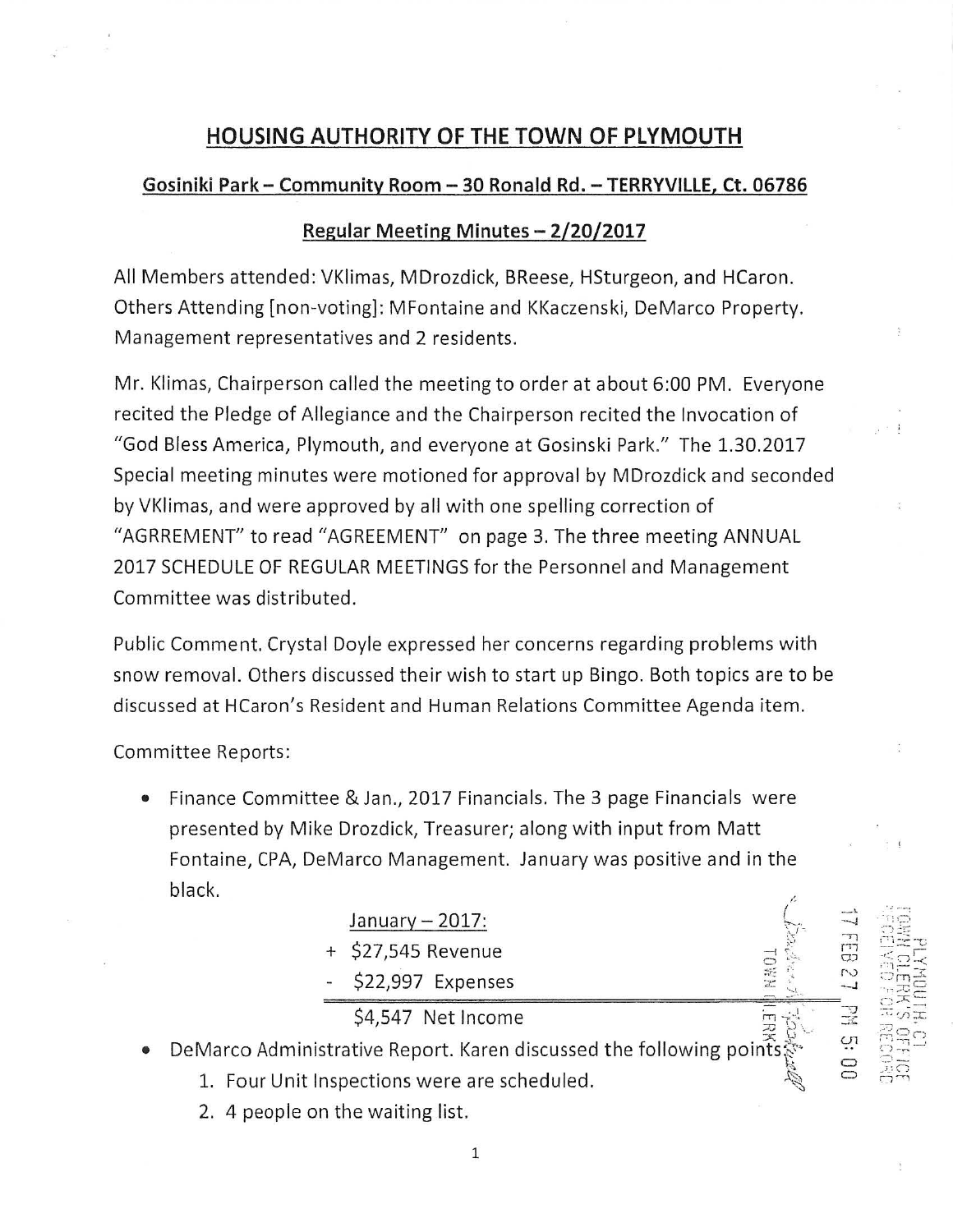- 3. Letters were sent out to market the facility.
- 4. 95% occupied, 3 vacancies.
- **5. July recertification for J.D. Amelia and residents MUST be hand back to the office no later than March 10, 2017.**
- **6.** Parking remains a problem and hopefully will be resolved with the new snow removal Policy.
- **7.** Ice melt has been distributed.
- 8. Storm doors are being replaced.
- **9.** CW continues to serve food to residents at noontime.
- 10.Work Order sheet distributed. Mr. Klimas mentioned the very small in scope WO listed for the 3 week period. Karen mentioned a new more detailed time sheet is being implemented.
- Due to the realtors waiting at 2 Field Street that tour by all took place at 6:30PM to review the renovations completed by the new owners. The tour took about 20 minutes. The Authority upon return adjourned into Executive Session to discuss the potential negotiations for 2 Field Street. The Executive Session was moved by VKlimas and seconded by BReese and voted yes by all members. The Authority moved to come out of executive session which was moved by VKlimas and seconded by HSturgeon and voted yes by all members. After discussion regarding the \$250,000 asking price by the real estate flippers it was unanimously agreed to that that price was way out of our range and that amount could become a white elephant for the Authority. BReese moved and Hsturgeon seconded the following Motion: "To stop all efforts in pursuing 2 field street because the asking price was out of our financial parameters." All members voted yes to approve the Motion.
- Resident and Human Relations Committee. Heidi Caron, Chairperson distributed and discussed the 2/17/2017, "Snow Removal Policy." The draft policy was discussed, revised, and approved by the Resident Committee. After discussion of the Policy by the Authority, Heidi Caron moved and Beth Reese seconded for the Authority to approve the draft Policy and with one small revision of adding "... are subject.." to tow..' in the  $6<sup>th</sup>$  bulleted item to

2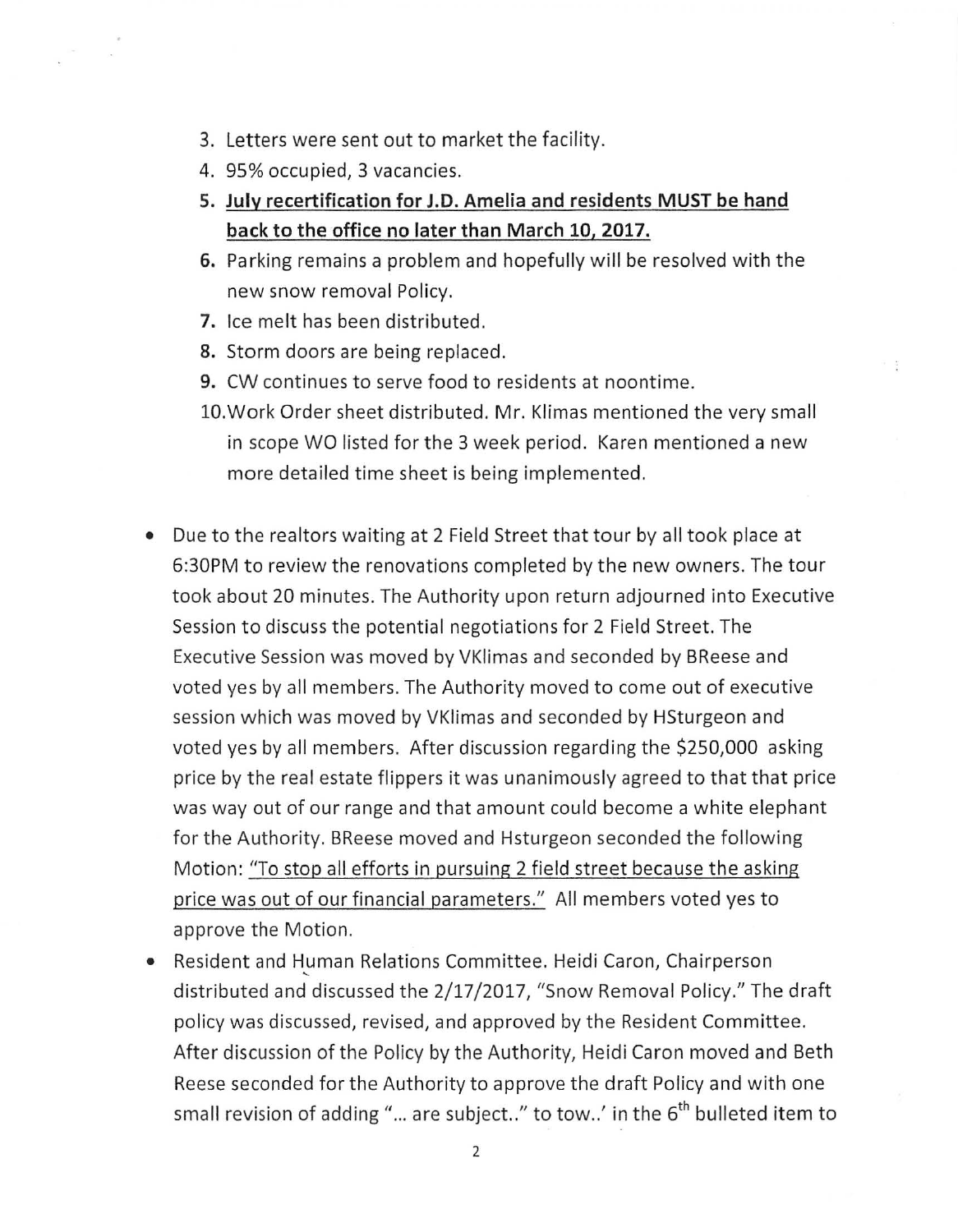the Policy the Authority uananimously approved the new "Snow Removal policy." Mr. Klimas thanked Heidi, Beth, and the Committee for their excellent efforts on the Policy.

Heidi and everyone discussed the small in scope problems with the 24/7 emergency call system. While the system worked the majority of the time their were isolated occasions that the system goes directly into a message system. Karen stated she will perform some education to all regarding the system. Mr. Klimas stated he will work with DeMarco to try and work out the isolated wrinkles in the system.

- Physical Plant. Harold Sturgeon, Physical Plant Chairperson brought everyone up to date regarding the mold remediation project. Most of the mold remediation project has been completed. The damage storm door replacement project is under way and several of the damaged doors have been replaced. 3 coats of painting and replace the cove molding was approved for unit 35 for \$1450 was approved. Discussion evolved regarding dead bolt locks for improved security as raised by the residents . A public RFP will be developed and advertised for the dead bolts by the next meeting.
- Personnel and management/Executive Committee. Mr. Klimas distributed and discussed a 2.20.2017 "Bristol Housing Authority- Mutual Aid and Assistance Agreement Memo." He mentioned the Committee visited Bristol who has over 700 units and who have operating housing for over 70 years. Bristol could provide Board training, operational assistance, financial loans, etc. After substantial discussion VKlimas moved and Heidi Caron seconded the following Motion:

"The Housing Authority of the Town of Plymouth authorizes the Chairperson and the Executive Committee to meet and discuss with the Bristol housing authority to develop a draft Mutual Aid and Assistance Agreement. Any and all such draft Agreements must be fully reviewed, voted upon, and approved by the entire Housing Authority of the Town of Plymouth before the Agreement could be implemented."

3